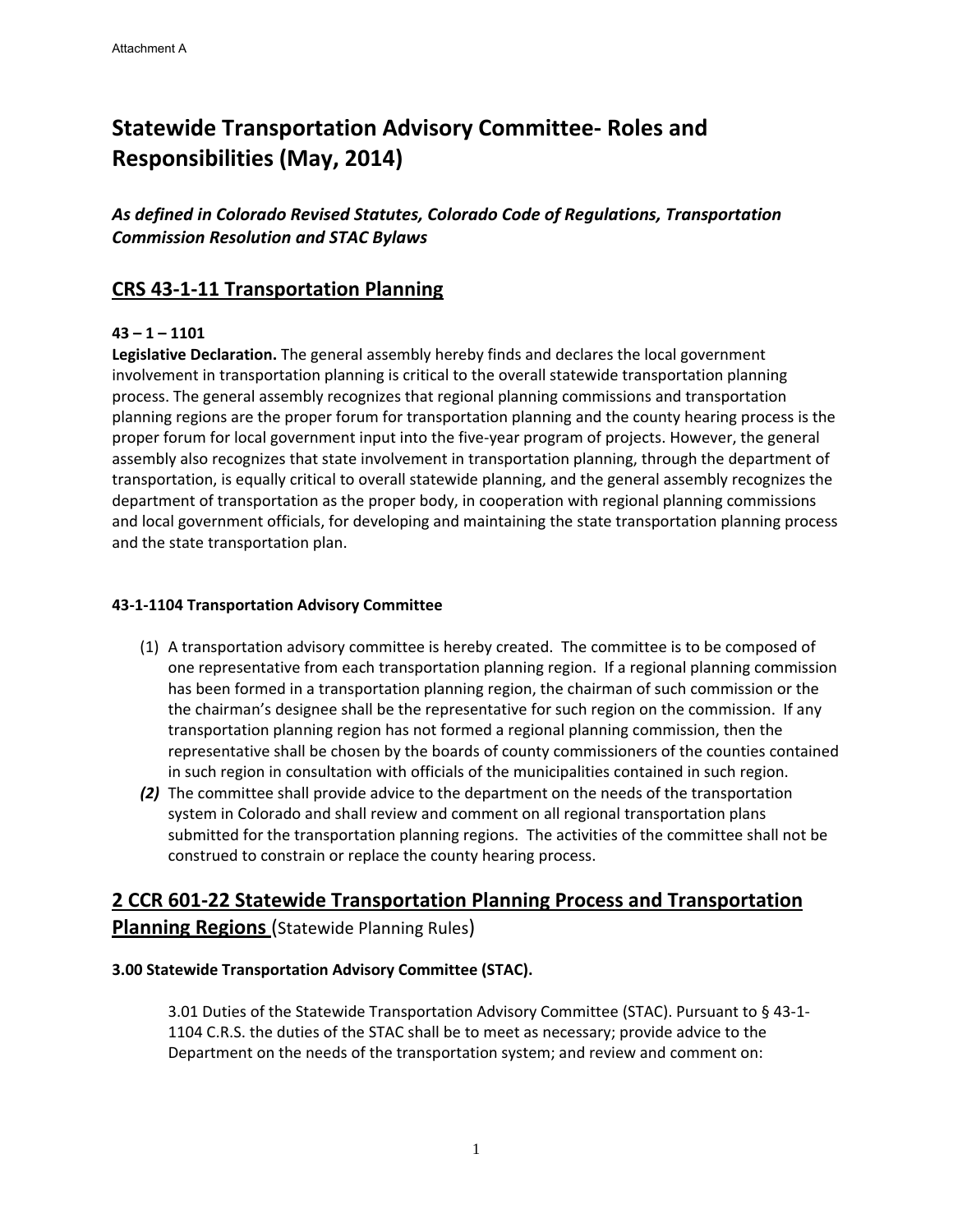3.01.1 Regional Transportation Plans, amendments, and updates as described in these Rules. 3.01.2 Transportation related communication and/or conflicts which arise between RPCs or between the Department and a RPC.

3.01.3 The integration and consolidation of RTPs into the Statewide Transportation Plan. 3.01.4 Colorado's mobility requirements to move people, goods, services, and information by furnishing regional perspectives on transportation problems requiring interregional and/or statewide solutions.

3.01.5 Improvements to modal choice, linkages between modes, and transportation system balance and system continuity.

3.01.6 Proposed TPR boundary revisions.

#### 3.02 Notification of Membership

3.02.1 Each RPC shall select its representative to the STAC pursuant to § 43‐1‐1104, C.R.S. For TPRs, where an RPC has not been formed, the TPR's representative may be selected at a periodic, cooperative gathering of elected officials from local agencies. Each TPR is also entitled to name an alternative representative who would serve as a proxy in the event the TPR's representative is unable to attend a STAC meeting and would be included by the Department in distributions of all STAC correspondence and notifications. The Ute Mountain Ute and the Southern Ute Tribal governments may each appoint a non‐voting member to the STAC. The Division Director shall be notified in writing of the name, title, mailing address, telephone number, fax number and electronic mail address (if available) of the STAC representative from each TPR within thirty (30) days of selection.

#### 3.03 Administration of Statewide Transportation Advisory Committee

3.03.1 STAC recommendations on Regional and Statewide Transportation Plans, amendments, and updates shall be documented in the STAC meeting minutes, and will be considered by the Department throughout the statewide transportation planning process.

3.03.2 The STAC shall establish procedures to govern its affairs in the performance of its advisory capacity, including, but not limited to, the appointment of a chairperson and the length of the chairperson's term, meeting times and locations.

3.03.3 The Division Director will provide support to the STAC, including, but not limited to:

- 3.03.3.1 Notification of STAC members of meeting dates and agendas.
- 3.03.3.2 Preparation and distribution of STAC meeting minutes.
- 3.03.3.3 Allocation of Department staff support for STAC‐related activities.

#### **5.00 Updates to Regional and Statewide Transportation Plans.**

5.01 Plan Update Process. The updates of Regional Transportation Plans and the Statewide Transportation Plan shall be completed on a periodic basis through the same process governing development of these plans pursuant to these Rules. The update cycle shall comply with federal and state law and be determined in consultation with the Transportation Commission, the Department, the STAC and the MPOs so that the respective update cycles will coincide.

#### **Transportation Commission Resolutions**

**TC‐218 Approve the Initial Charge of the Statewide Transportation Advisory Committee (8/19/1993)**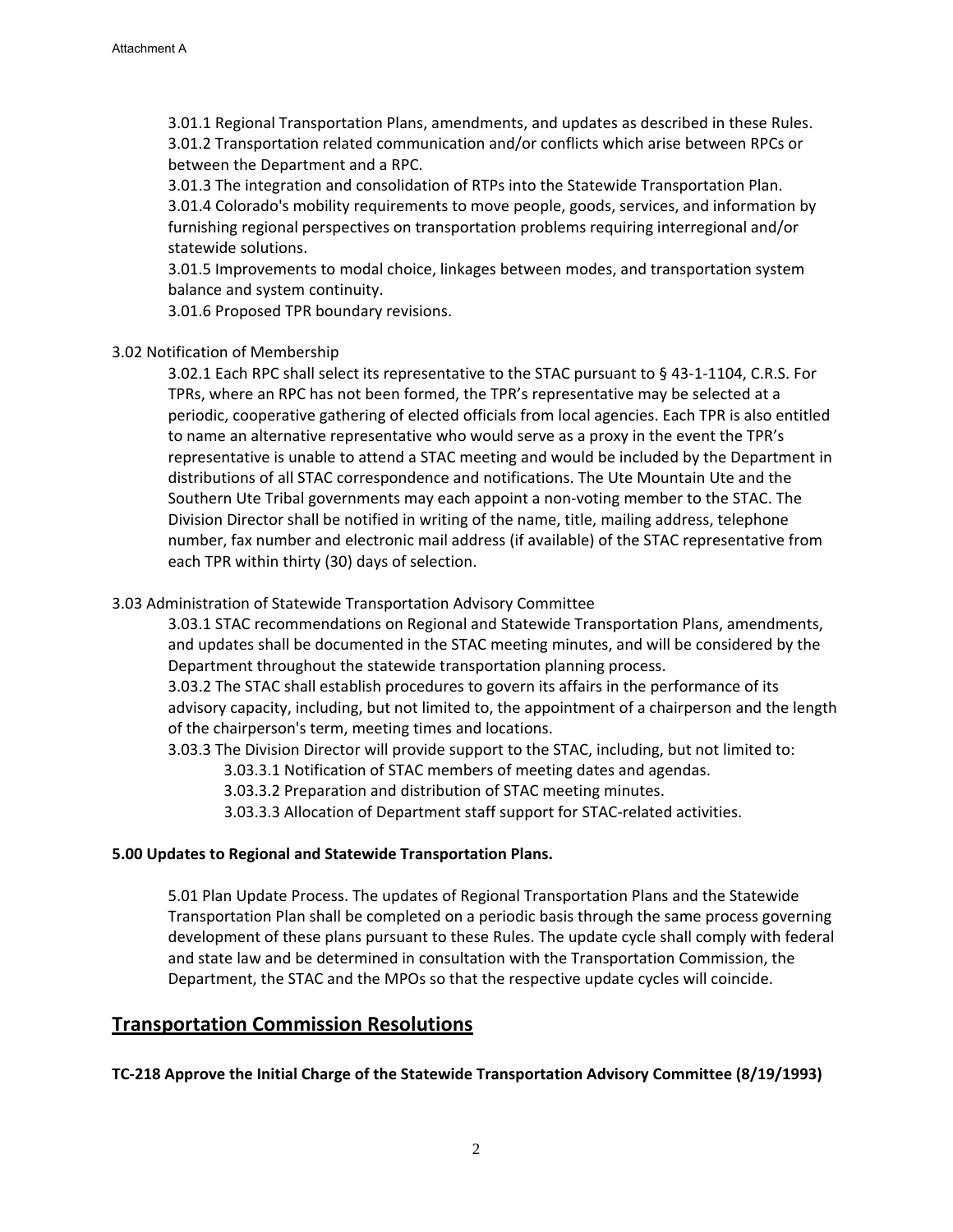WHEREAS, A transportation advisory committee (TAC) was created under '43‐1‐1104, C.R.S., 1992 supplement; and

WHEREAS, the statute sets forth the TAC's charge as: "The committee shall provide advice to the department on the needs of the transportation systems in Colorado and shall review and comment on all regional transportation plans submitted for the transportation planning regions. The activities of the committee shall not be construed to constrain or replace the county hearing process;" and WHEREAS, by Resolution TC‐137 the Transportation Commission of Colorado adopted rules and regulations for the statewide transportation planning process which defines the duties of the STAC regarding the regional transportation plans (RTP) and the state transportation plan (STP) as:

1. Review the progress of each RTP at the quarterly meetings.

2. Review and provide a recommendation to the Department on whether the plans, amendments, and updates to these plans meet the requirements of sections VI, VII, and VIII of the Rules.

3. Assist in resolving conflicts which arise between transportation planning regions (TPRs), or between the Department and a TPR.

4. Make recommendations to the Department concerning the integration and consolidation of RTPs into the STP.

5. Provide advice to the Department on Colorado's mobility requirements to move people, goods, and information by furnishing regional perspectives on transportation problems requiring statewide solutions.

6. Make recommendations to Planning Organizations and the Department that will improve modal choice, linkages between modes, and transportation system continuity."

NOW THEREFORE BE IT RESOLVED, that the Transportation Commission concurs that the authority stated in statute and the duties further defined by the rules and regulations of the statewide transportation planning process shall be the initial charge of the TAC.

## **Additional TC Resolution References to STAC**

- **TC 3022 Approve the Statewide Planning Rules and Regulations (10/18/12)‐** Adopts rules and regulations that include the roles and responsibilities of the STAC that appear above in 2 CCR 601‐22.
- **TC 1134 Approve EMT/STAC Special Committee Charter (1/23/03)‐** Formed special committee ending in June 2003. "Transportation Commission directs key members of the CDOT Executive Management Team (EMT) to work jointly with the STAC as a STAC/EMT Special Committee to address and develop consensus recommendations on the above issues regarding collaboration on revenue projections and resource allocation within the planning process."
- **TC 433A Appreciation to the STAC (1/18/96)**‐ Extends appreciation to the STAC for its "advice and counsel and untiring effort throughout each step of the Statewide Transportation Planning Process."

# **Bylaws of the Statewide Transportation Advisory Committee**

## **ARTICLE 1 –** Name

The name of this committee shall be the Statewide Transportation Advisory Committee (STAC)

## **ARTICLE II** – Object

The object of the Statewide Transportation Advisory Committee is to provide advice to the Colorado Department of Transportation (CDOT) on the needs of the transportation system in Colorado and to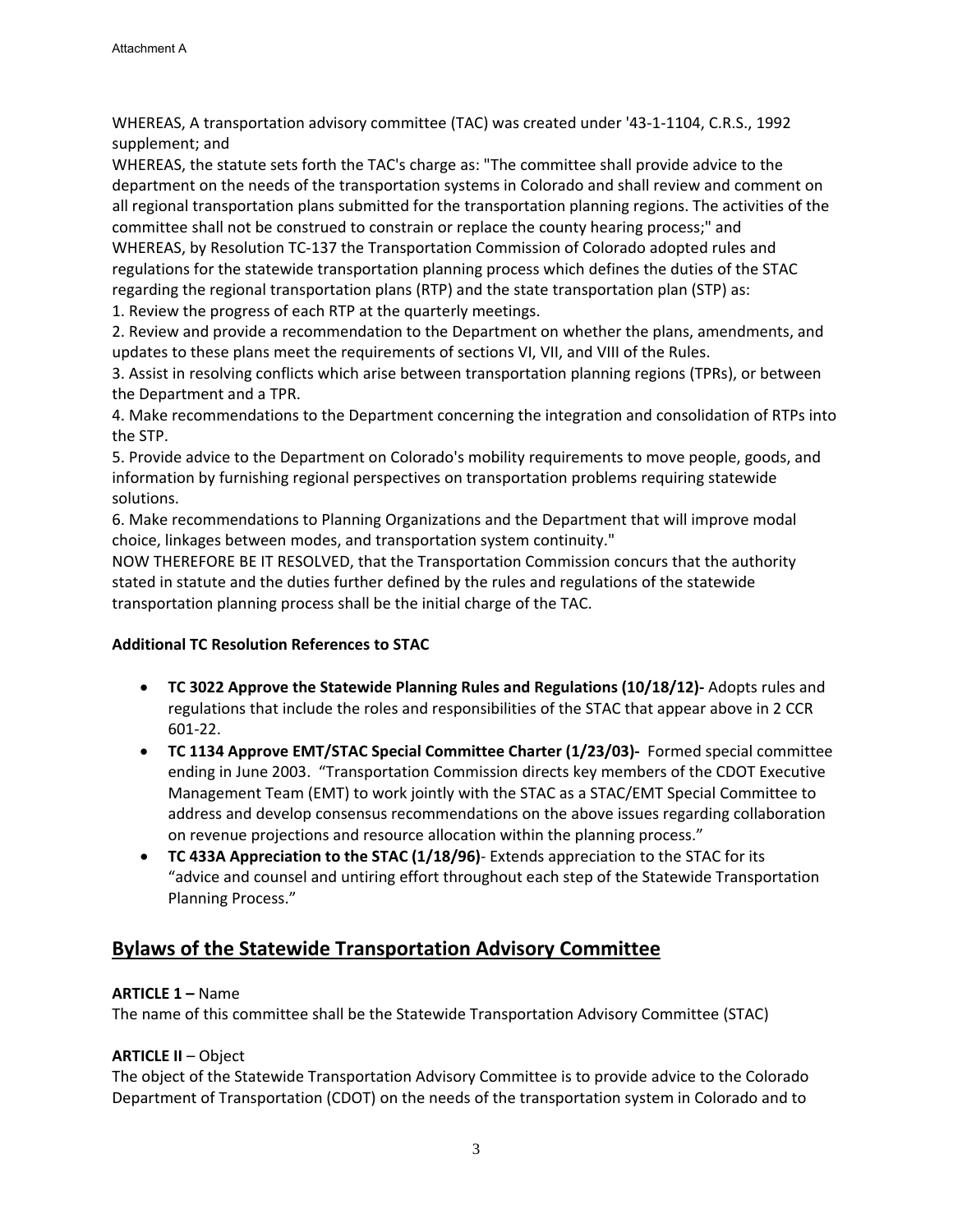review and comment on all regional and statewide transportation plans submitted by the transportation planning regions and/or the Colorado Department of Transportation. The activities of the committee shall not be construed to constrain or replace the Project Priority Programming Process (4P), formerly known as the county hearing process.

#### **ARTICLE III** – Members

**Section 1**. Each Transportation Planning Region (TPR) shall select a representative to the STAC pursuant to §43‐1‐1104 C. R. S. (1991).

**Section 2.** Each Transportation Planning Region shall select an alternate to provide representation, in the case of the absence of the STAC representative.

**Section 3.** The Ute Mountain Ute and Southern Ute Indian Tribes may each appoint a non‐voting member to the STAC.

**Section 4.** The TPR must notify the Director of the Division of Transportation Development (DTD) in writing the name, title, mailing address, telephone number, FAX number and electronic mail address (if available) of any change in STAC representation within 30 days.

#### **ARTICLE IV** – Officers

**Section 1.** The Offices of the STAC shall consist of a chairperson and a Vice-Chairperson.

**Section 2.** The Chairperson shall preside at all meetings of the STAC. The Chairperson shall be a member of the STAC and shall hold office until successor is elected.

**Section 3.** The Vice‐Chairperson shall, in the case of the absence or disability of the Chairperson, perform the duties of the Chairperson. The Vice‐Chairperson shall be a member of the STAC. The term of office as the Vice‐Chairperson shall be until a successor is elected. In the absence of both the Chairperson and the Vice‐Chairperson selection by those present shall preside.

**Section 4.** The officers shall perform the duties described in the parliamentary authority (e.g. Roberts Rules of Order) and these bylaws.

**Section 5.** The officers shall be elected by vote at a regularly scheduled STAC meeting to serve a term of 2 years or until their successors are elected. Their term of office shall begin upon adjournment of the regular meeting during which the election took place.

**Section 6.** Elections shall be held at the first STAC meeting of the state's fiscal year.

**Section 7.** In the event the Chairperson should resign from the STAC, the Vice-Chairperson shall assume the position until the end of the term.

**Section 8.** In the event the Vice‐Chairperson also resigns, a special election will take place at the next scheduled STAC meeting.

**Section 9.** No person shall hold office if he/she is not a member, and no member shall hold more than one office at one time.

#### **ARTICLE V** – Meetings

**Section 1.** A regular meeting of the STAC shall be held at least quarterly.

**Section 2.** A notice will be sent to each STAC member by the DTD for regular meetings at least two weeks in advance.

**Section 3.** All meetings of the STAC shall be open to the public.

**Section 4.** The majority of the membership shall constitute a quorum. A majority vote of the members present shall be required to carry any motion.

**ARTICLE VII –** Records